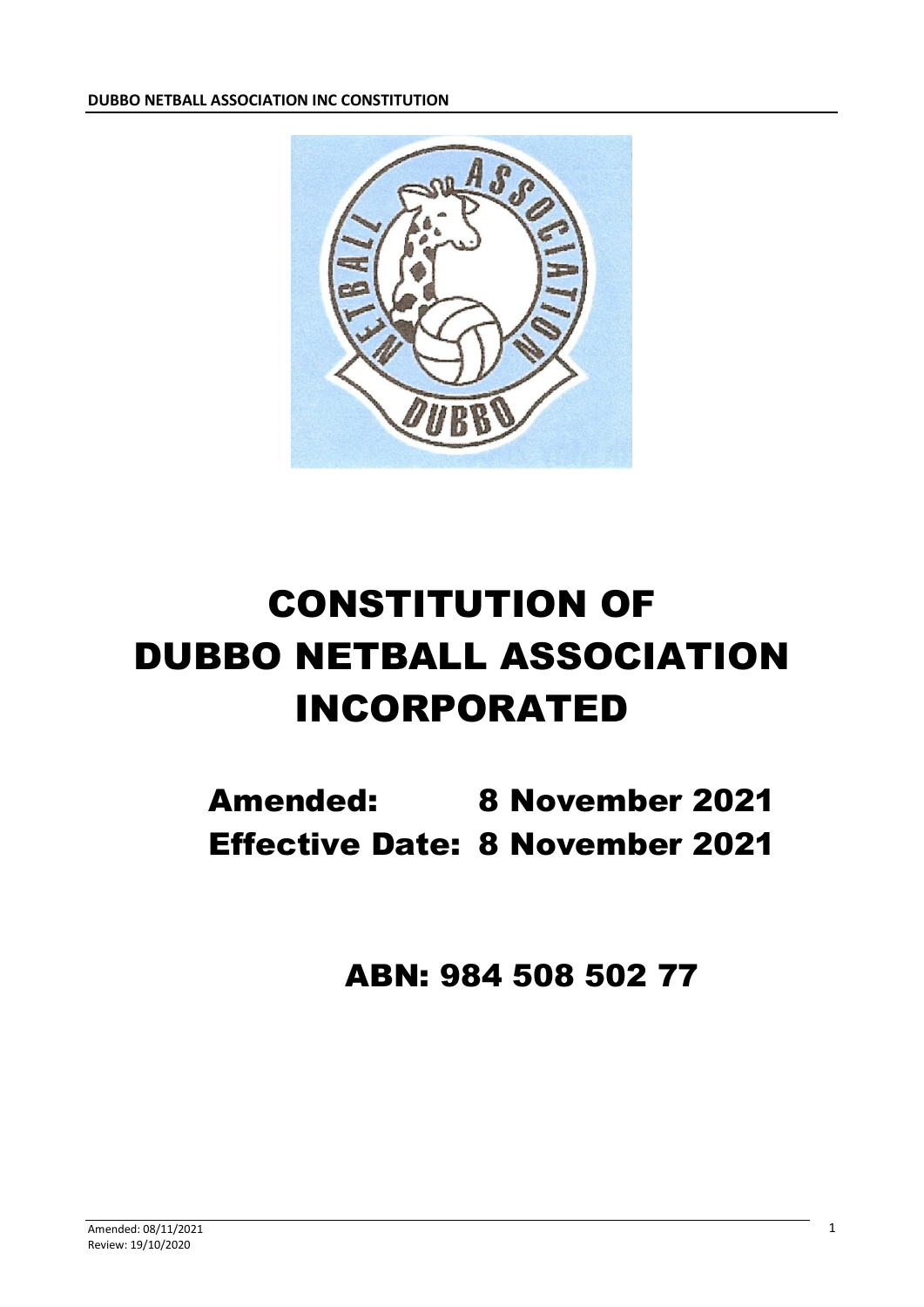# **1. GENERAL**

- 1.1.Definitions
- 1.2.Interpretation
- 1.3.Title
- 1.4.Type of Organisation
- 1.5.Colours
- 1.6.Association Location
- 1.7.Boundaries
- 1.8.Objects
- 1.9.Patron

# **2. AFFILIATION WITH NETBALL NSW**

# **3. MEMBERSHIP**

- 3.1.Ordinary Membership
- 3.2. Life Membership
- 3.3.Membership Fees and Miscellaneous Fees
- 3.4.Register of Members
- 3.5.Members' Liability
- 3.6.Affiliation of Clubs
- 3.7.Club Delegates

# **4. MEETINGS**

- 4.1.Meetings General Procedure
- 4.2.Annual General Meeting
- 4.3.Special Council Meetings

# **5. ORGANISATIONAL STRUCTURE**

- 5.1.Committee
- 5.2.Powers of Council
- 5.3.Income and Property
- 5.4.Executive Committee
- 5.5.Duties of Executive Committee

# **6. ADMINISTRATION**

- 6.1.Finance
- 6.2.Employees
- 6.3.Custody of Books
- 6.4.Inspection of Records
- 6.5.Effect of, and Altering, this Constitution
- 6.6.Dissolution of the Association

# **7. POLICIES OF THE ASSOCIATION**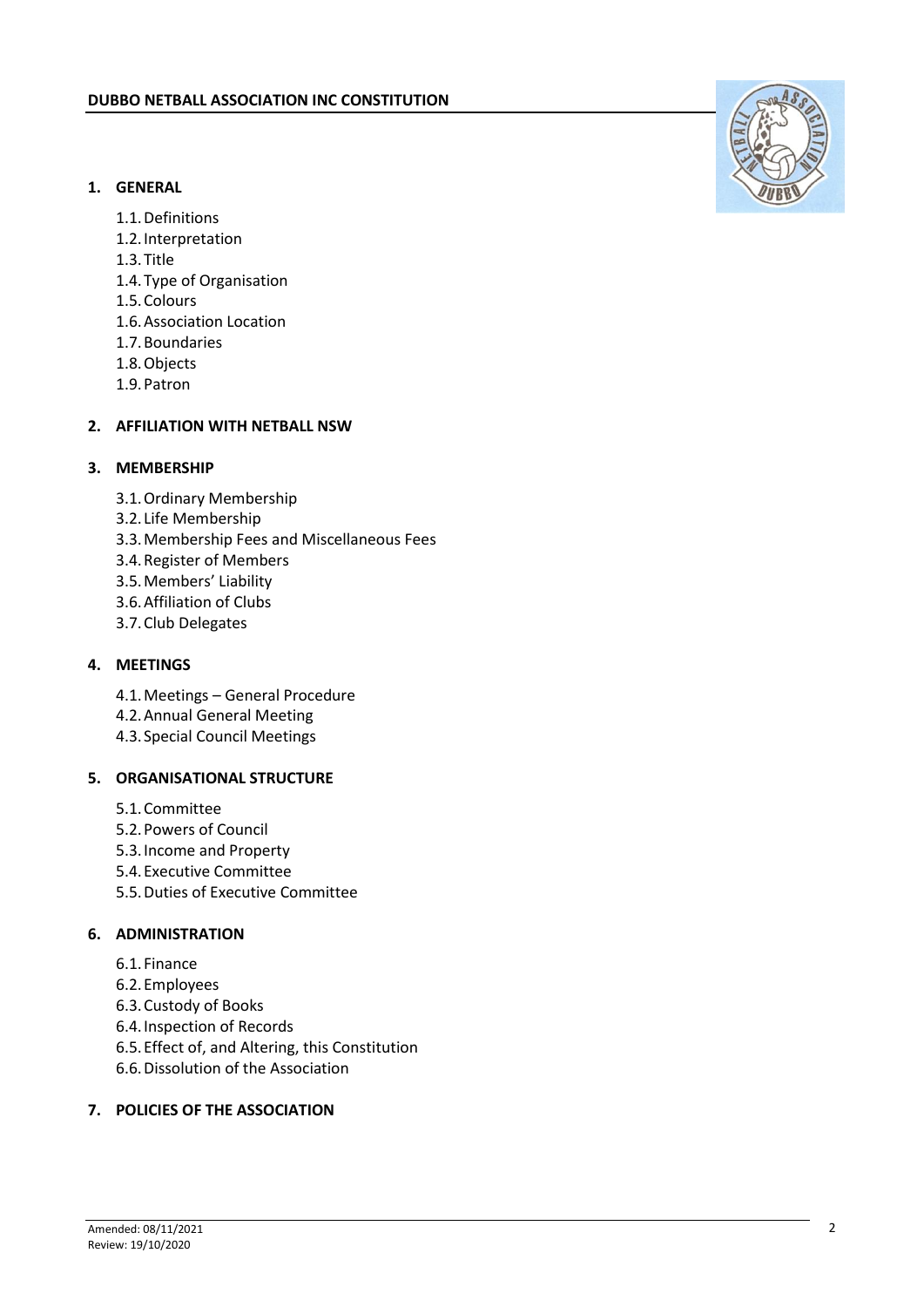# **1. GENERAL**

#### 1.1 DEFINITIONS

For the purposes of this Constitution,

'**Affiliated Club**' means any club (comprising one or more teams) which has paid the prescribed annual bond to the Association.

'**Annual Report**' means the report provided annually by the Association at the Annual General Meeting.

'**Association**' means the Dubbo Netball Association Inc.

'**Chairperson**' means the elected President of the Association or as otherwise required by clause 4 a).

'**Club Delegate'** means a duly appointed representative of an Affiliated Club of the Association and registered member of Netball NSW.

'**Committee'** mean those members appointed in accordance with clause 5.1 of this Constitution.

'**Executive Committee**' is those members elected in accordance with clause 5.4 of this Constitution.

'**Independent Member'** means any financial member registered directly with Dubbo Netball Association and not involved with any affiliated club or independent team.

'**Independent Team'** means a single team with not affiliated with any club.

'**Instrument**' means any document pertaining to the governance of the Association, and includes, but is not limited to, this Constitution, and the associated policies of the Association.

'**Life Member**' means any member of the Association elected to such membership in accordance with this Constitution.

'**Member Protection Policy**' means the Netball NSW Member Protection Policy.

'**Netball NSW**' means the controlling body for Netball in New South Wales.

'**Public Officer**' means the person appointed to that role by the Association in accordance with any relevant policy.

'**Registered Member**' means any financial member or Life Member of the Association.

# 1.2 INTERPRETATION

1.2.1 Where this Constitution conflicts with any other instrument of the Association, this Constitution shall prevail.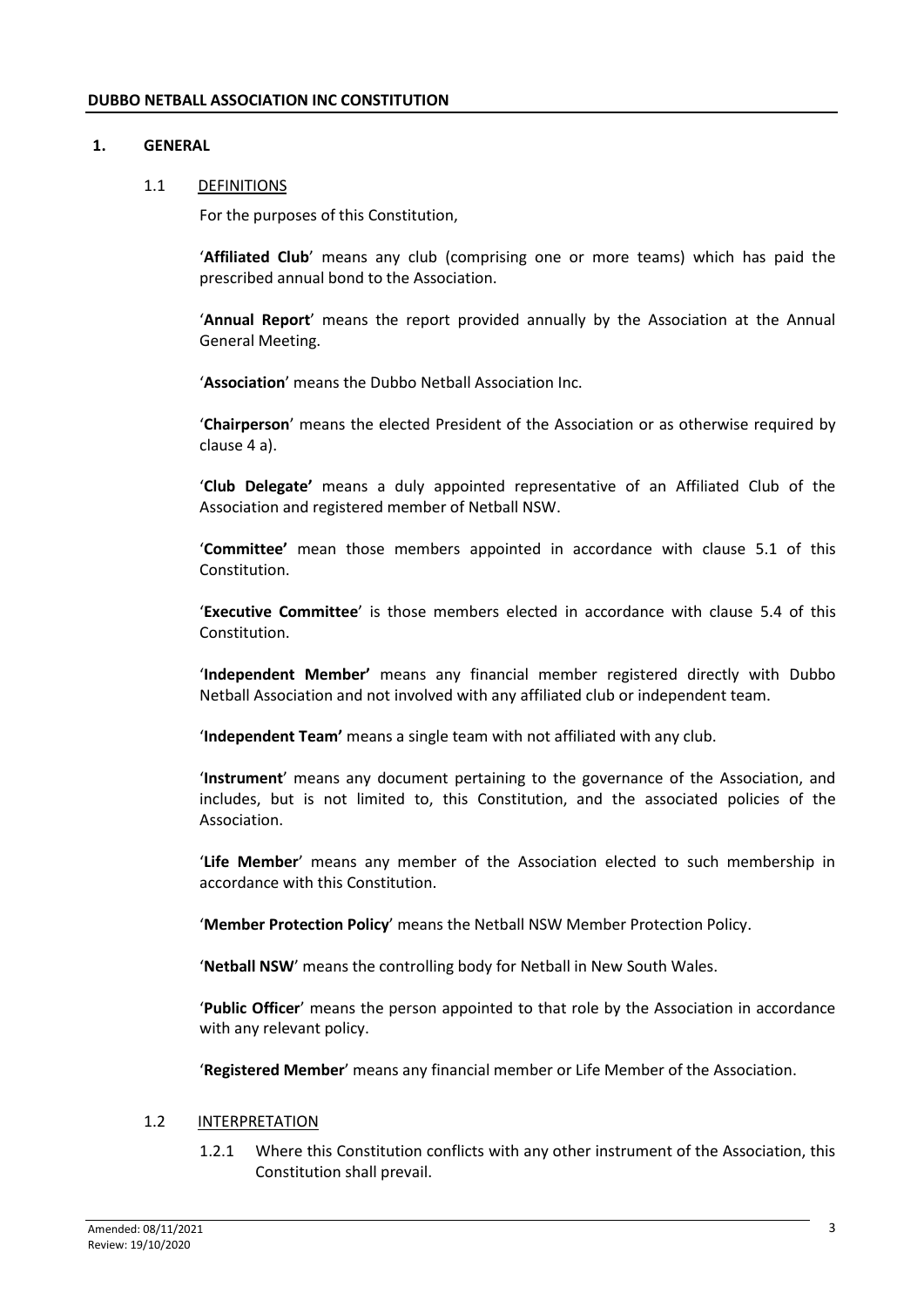- 1.2.2 Where ambiguity exists between this Constitution and any other instrument of the Association, the natural interpretation of the Constitution shall prevail.
- 1.2.3 The Committee shall hold the power to deal with and adjudicate upon all questions and disputes as to the interpretation of the Constitution, rules and associated policies.

# 1.3 TITLE

The name of the Association shall be the Dubbo Netball Association Inc.

# 1.4 TYPE OF ORGANISATION

The Association is a 'not-for-profit' organisation whose income and property is applied solely towards the promotion of the objects of the Association. No funds or property shall be paid or transferred directly or indirectly by way of dividend or bonus or by way of profit to or amongst the members.

# 1.5 COLOURS

The Association's colours will be navy, royal blue and sky blue.

# 1.6 ASSOCIATION LOCATION

The Association office and facilities are currently located at the Nita McGrath Netball Complex.

# 1.7 BOUNDARIES

The Association's boundaries shall be Dubbo and surrounding areas as yet unaffiliated with New South Wales Netball Association Ltd.

# 1.8 OBJECT

The objects of the Association are:

- 1.8.1 to further the interests of its members and promote and control the game of Netball within the boundaries of the Association;
- 1.8.2 to promote, regulate and control competition matches between Affiliated Clubs and to control all premierships and carnivals of the Association;
- 1.8.3 to select and manage the Association's representative teams;
- 1.8.4 to affiliate with and support Netball NSW
- 1.8.5 to co-operate with other affiliated organisations in New South Wales for the furtherance of Netball; and
- 1.8.6 adopt and adhere to the Netball NSW Member Protection Policy.

# 1.9 PATRON

The Association Executive Committee may from time to time appoint one or more patrons and may also cancel any such appointment.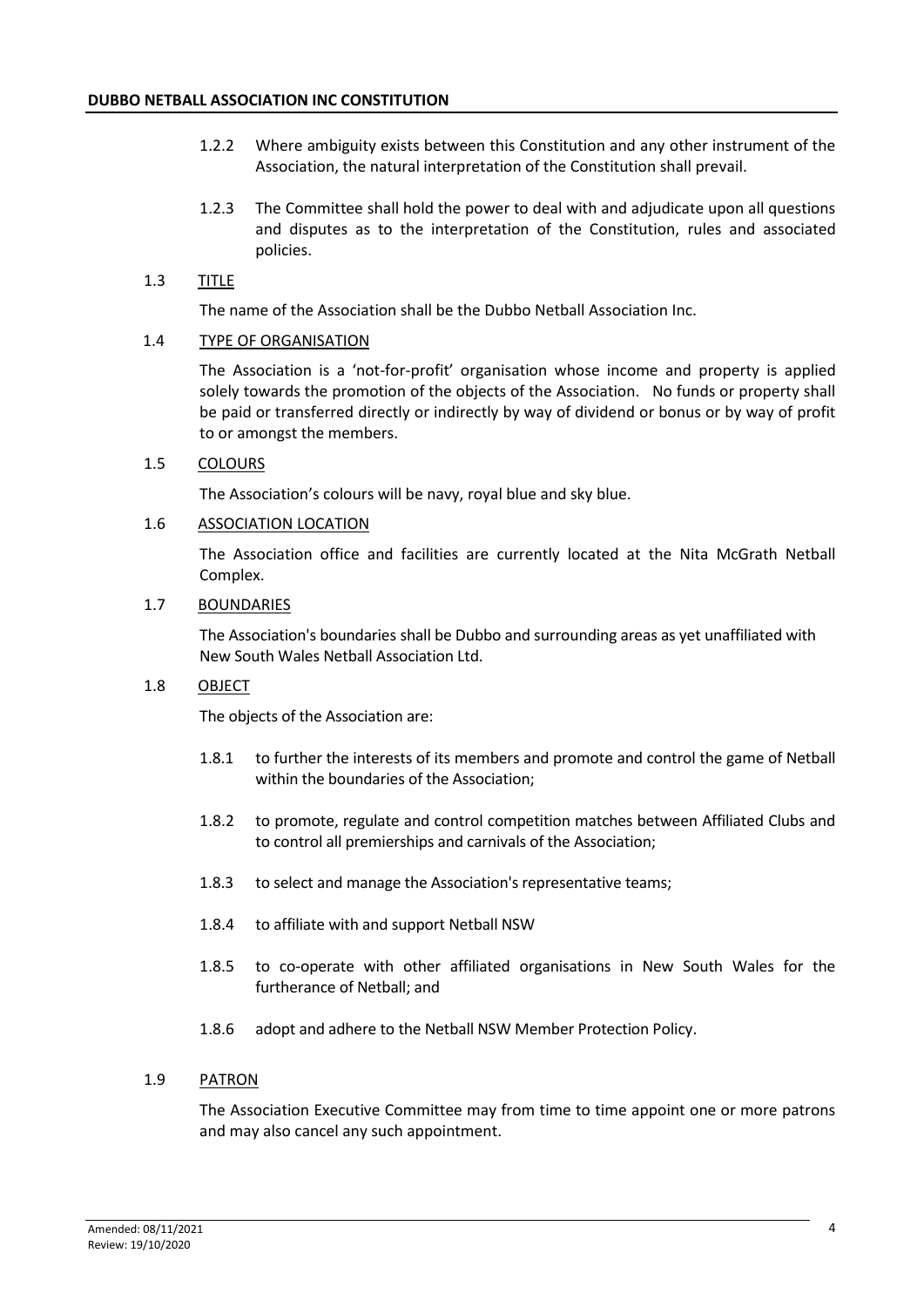# **2. AFFILIATION WITH NETBALL NSW**

The Association shall affiliate with Netball NSW annually as required under the Netball NSW Constitution and any relevant Netball NSW policies.

# **3. MEMBERSHIP**

#### 3.1 ORDINARY MEMBERSHIP

- 3.1.1 The Association is the controlling body for netball within its boundaries and its authority shall be recognised by all Registered Members who shall adopt and obey this Constitution and the policies of the Association.
- 3.1.2 The Association may admit to membership, Registered Members as defined by the Constitution or any other relevant policy of Netball NSW.
- 3.1.3 A person ceases to be a Registered Member of the Association if the person:
	- a) dies;
	- b) ceases to be financial;
	- c) is expelled from the Association in accordance with the Member Protection Policy.
- 3.1.4 The Executive Committee may reject any application for membership without assigning any reason therefor.

#### 3.2 LIFE MEMBERSHIP

- 3.2.1 Any person may be elected a Life Member of the Association in recognition of outstanding service.
- 3.2.2 Candidates for election as Life Member must be nominated by two (2) members of the Executive Committee at least one (1) month before the meeting at which such nomination will be considered.
- 3.2.3 The nomination must be approved by a majority of at least two thirds (2/3) of members present and voting at an Annual or Special General Meeting.
- 3.2.4 A Life Member is entitled to attend all DNA Annual, Special and general meetings and provided they are registered, have full voting rights.
- 3.2.5 A Life Members' registration shall be paid by the Association, provided that the member is actively involved. Membership is to be renewed on Registration day.
- 3.2.6 A person ceases to be a Life Member of the Association if the person:
	- a) dies; or
	- b) is expelled from the Association in accordance with the Member Protection Policy.

#### 3.3 MEMBERSHIP FEES AND MISCELLANEOUS FEES

3.3.1 All Registered Members of the Association will be financial members from January to December. Membership to be renewed on Registration day.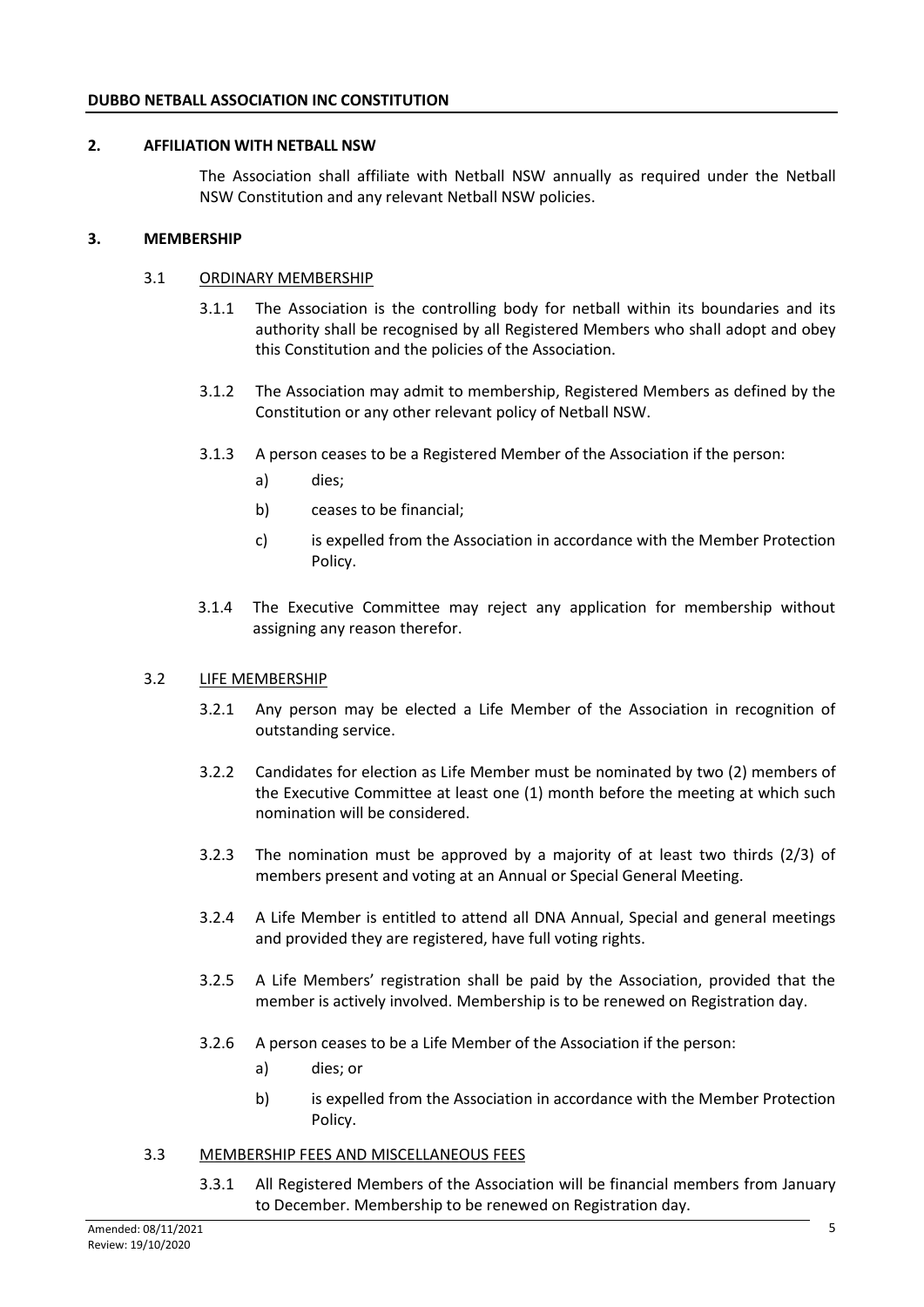- 3.3.2 A Registered Member ceases to be financial if they:
	- a) fail to renew their membership; or
	- b) fail to pay to the Association money they owe to the Association within the required timeframe.

Membership fees shall be determined by the Executive Committee after NSWNA

Ltd fees have been determined.

# 3.4 REGISTER OF MEMBERS

- 3.4.1 The Secretary of the Association may also hold the position of Public Officer for the Association.
- 3.4.2 The Association shall establish and maintain a register of members of the Association specifying the name and address of each person who is a Registered Member of the Association, together with the date on which the person became a Registered Member.
- 3.4.3 The register of members shall be kept at the principal place of administration of the Association and shall be open for inspection by any Registered Member of the Association at any reasonable hour; however, such inspection shall be limited to viewing the names of Registered Members only.

# 3.5 MEMBERS' LIABILITY

The liability of a Registered Member of the Association to contribute towards the payment of the debts and liabilities of the Association or the costs, charges and expenses of the winding up of the Association is limited to the amount, if any, unpaid by the member in respect of the membership of the Association.

# 3.6 AFFILIATION OF CLUBS

In order to become affiliated with the Association, clubs must:

- 3.6.1 Consist of one or more teams comprising Registered Members of Netball NSW.
- 3.6.2 Pay an annual bond as determined by the Committee*.*
- 3.6.3 Complete the annual affiliation form.

# 3.7 CLUB DELEGATES

- 3.7.1 Affiliated Clubs shall each have the right to nominate up to three club delegates. Clubs with 10 or less teams may have any one of three delegates attend meeting. Clubs with over 10 teams may have any two of three delegates attend meetings. Club Delegates must be a financial member of the relevant club.
- 3.7.2 The secretary of each Affiliated Club shall notify the Association's Secretary of the names and addresses of Club Delegates at least 7 days prior to the first General Meeting each year.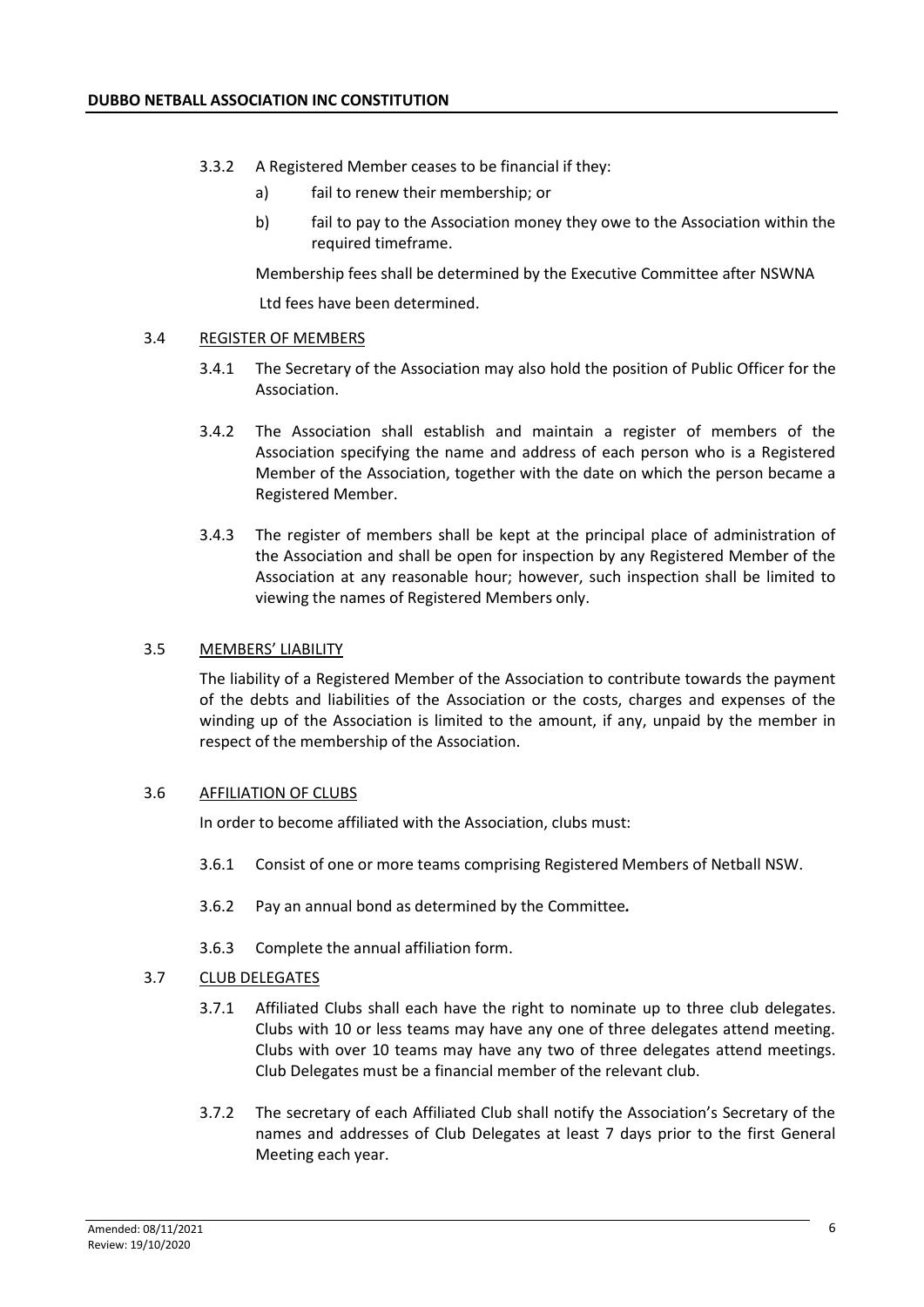- 3.7.3 An Affiliated Club has the right to withdraw a Club Delegate and appoint another Club Delegate at any time. The Affiliated Club must notify the Association of the change in writing 7 days prior to any Association meeting.
- 3.7.4 Affiliated Clubs are entitled to one (1) vote for up to ten (10) teams, over ten (10) teams two (2) votes.
- 3.7.5 Delegates must be eighteen (18) years or over.
- 3.7.6 At each meeting, Club Delegates present shall sign an attendance record and shall state the club that she or he represents at that meeting.
- 3.7.7 A Club Delegate may represent one club only at any meeting.
- 3.7.8 Clubs are required to have delegate representation at all general and special general meetings or submit a written apology.
- 3.7.9 Club delegate representation at general meetings must be above 50% attendance for the calendar year for clubs to maintain their voting rights.

# **4. MEETINGS**

# 4.1 MEETINGS – GENERAL PROCEDURE

Oral or written notice of meeting, including agenda shall be given by Secretary to each member at least 48 hours before the time of appointed meeting.

- 4.1.1 The President shall take the chair at all meetings of the Committee and/or Executive Committee, but if not present within fifteen minutes of the fixed time for the commencement of the meeting, the Vice President will take the chair.
- 4.1.2 If neither the President nor Vice President is present within fifteen minutes of the time fixed for the commencement of the meeting, the members present shall elect a Chairperson.
- 4.1.3 A quorum for general meetings shall consist of half (1/2) the total number of the Association's Executive Committee members plus one, and Club Delegates representing at least one-quarter (1/4) of the Affiliated Clubs.
- 4.1.4 If no quorum is present fifteen minutes after the time fixed for the commencement of a meeting it shall be adjourned to such time and place as the Chairperson shall decide. The Secretary shall give oral and/or written notice thereof to each Office Bearer, Life Member and to the Secretary of each Affiliated Club.
- 4.1.5 The accidental omission to give any member the required notice shall not invalidate a meeting or any of the business of the meeting.
- 4.1.6 Questions arising at an ordinary meeting of the Committee, Executive Committee or any sub-committee are to be determined by a simple majority of votes cast by eligible members. Each eligible member shall have one vote to be taken in such a manner as the Chairperson shall direct, except that a secret ballot shall be taken if any member requests it.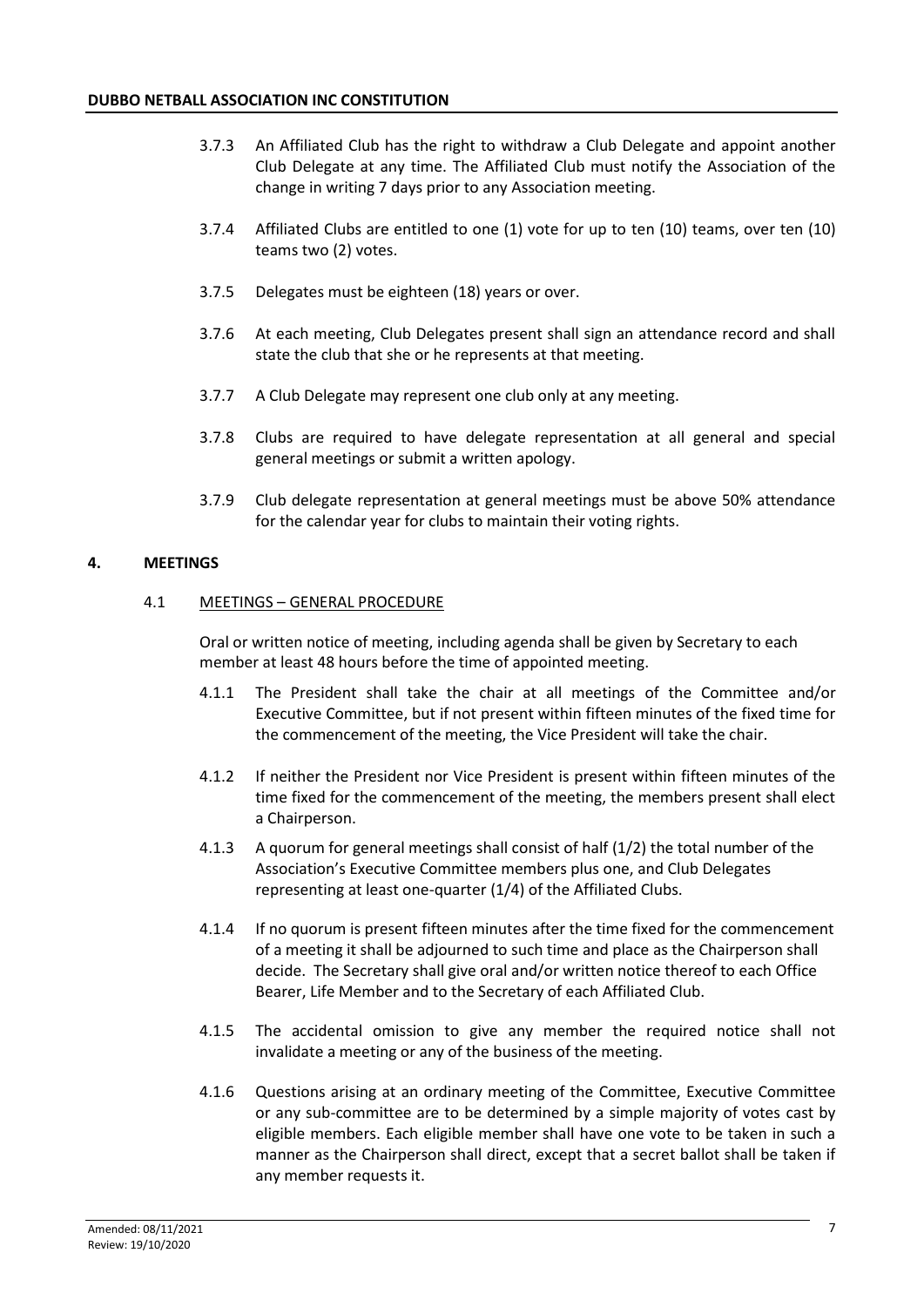- 4.1.7 In the case of an equality of votes, the President (or the person otherwise presiding) shall, in addition to his/her vote, have a casting vote.
- 4.1.8 A member is not entitled to vote at any general meeting of the Association unless all money due and payable by the member to the Association has been paid.
- 4.1.9
- a) Adjournment, the chairperson of a general meeting at which a quorum is present may, with consent of the majority of members present at the meeting, adjourn the meeting from time to time and place to place, but no business shall be transacted at an adjourned meeting other than the business left unfinished at the meeting which the adjournment took place.
- b) Where a general meeting is adjourned for fourteen (14) days or more, the Secretary shall give written or oral notice of the adjourned meeting to each member of the Association stating place, date and time of the meeting and the nature of business to be transacted at the meeting.
- c) Except as provided in subclauses (a) and (b), notice of an adjournment of a general meeting or the business to be transacted at an adjourned meeting is not required to be given.
- 4.1.10 The association may hold an electronic ballot (as the committee determines) to determine any issue or proposal (other than an appeal). An electronic ballot is to be conducted in accordance with Schedule 3 of the Associations Incorporation Regulation.

# 4.2 ANNUAL GENERAL MEETING

- 4.2.1 An Annual General Meeting of the Association shall be held in November of each year on a date nominated by the Association Executive Committee.
- 4.2.2 Not less than twenty-one days' written notice of the Annual General Meeting of the Association shall be given specifying time and place of the meeting.
- 4.2.3 All Registered Members may attend but voting shall be restricted to Office Bearers, Life Members, Independent Members and nominated Club Delegates from each Affiliated Club.
- 4.2.4 A quorum for an Annual General Meeting shall consist of fifteen (15) financial members eligible to vote.
- 4.2.5 The business of the Annual General Meeting shall be:
	- a) Confirmation of the minutes of the previous Annual General Meeting;
	- b) Consideration and adoption of the Annual Report and audited balance sheet;
	- c) Appointment of an auditor for the following year;
	- d) Such other business as the meeting thinks fit;
	- e) Election of Office Bearers.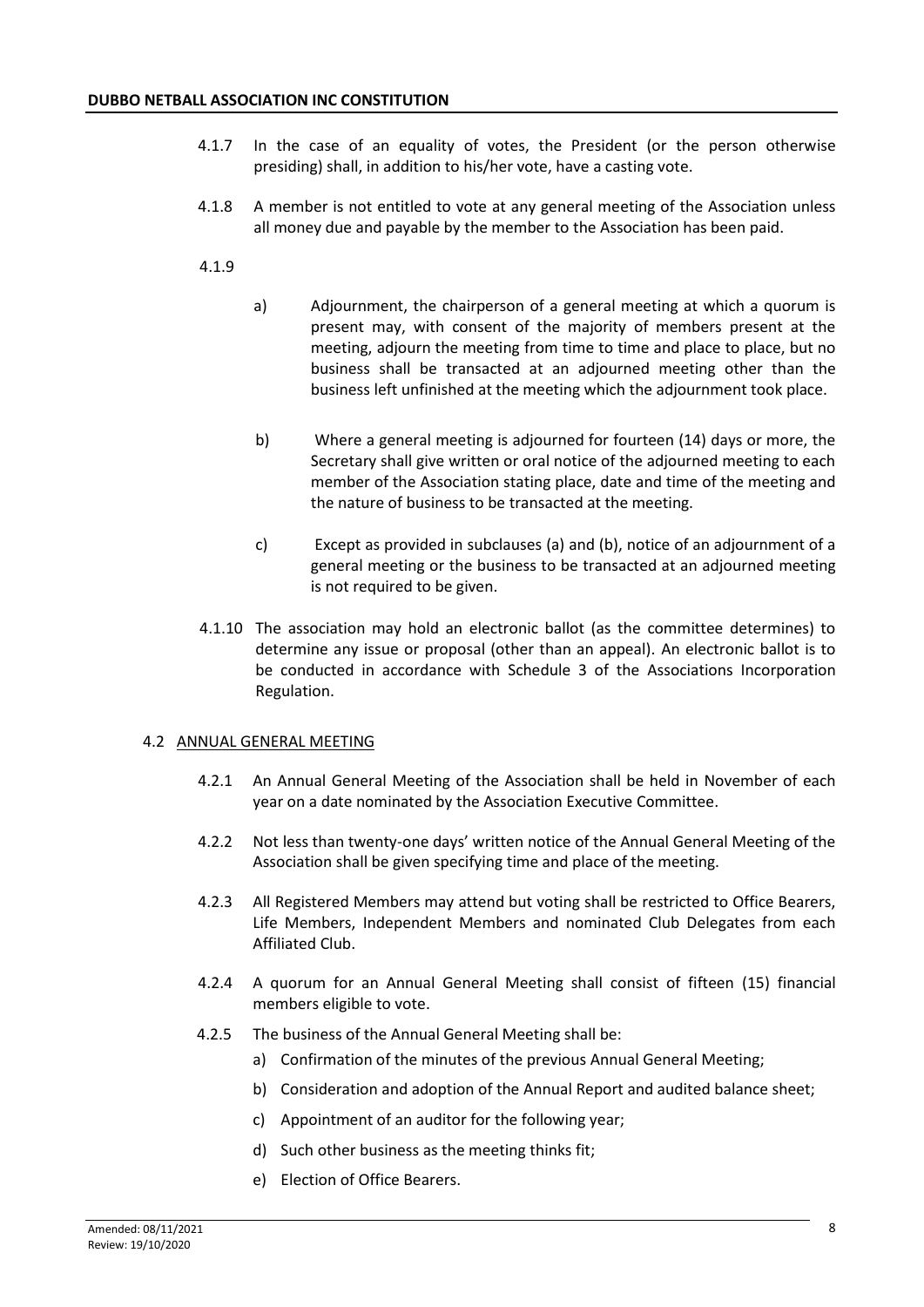The following Office Bearers shall be elected and shall form the Executive Committee: President; Executive; Position 1 (Senior) Vice President; Executive Position 2 (Senior) Vice President - ICAG; Executive Position 3 (Senior) *(Identified position to be held by an indigenous member from ICAG)* Secretary; Secretary; Executive Position 4 (Senior) Treasurer; Executive Position 5 (Senior) Umpires Convenor; Executive Position 6 Coaching Convenor; Executive Position 7 Registrar; Executive Position 8 Representative Convenor; Executive Position 9

The following Committee members may also be elected: Minute Secretary; Recorder; Sponsorship Coordinator; Facilities Manager; General committee up to eight (8) members;

The following non-voting Office Bearers may also be elected: Sports Council Delegate; Member Protection Information Officer; Net Set Go Coordinator; Publicity Officer (incorporates technology and social media) Umpire Development Officer

- 4.2.6 Nominations of candidates for election as office bearers of the Association or as an ordinary members of the committee to be elected at each Annual General Meeting, shall be accepted in writing signed by two (2) financial members and with written and signed consent of the nominee. Nominations are to be submitted to the secretary by the advertised closing date.
- 4.2.7 In the event that no written nominations are received for a position, nominations will be accepted from the floor at the AGM. Each nomination must be moved and seconded from the floor and accepted by the nominee.
- 4.2.8 The President of the Association shall not hold the position of President of an affiliated club.
- 4.2.9 The Presidents of Affiliated Clubs should not hold a Senior Executive position of the Association. (as per clause 4.2.6)
- 4.2.10 A member cannot nominate or be nominated for a Senior Executive position (as per clause 4.2.6) if they have not been an Association committee member for the previous 12 months. The Association Executive Committee may vary this clause in extenuating circumstances.
- 4.2.11 Where possible, no person shall be elected to more than one position as an Office Bearer.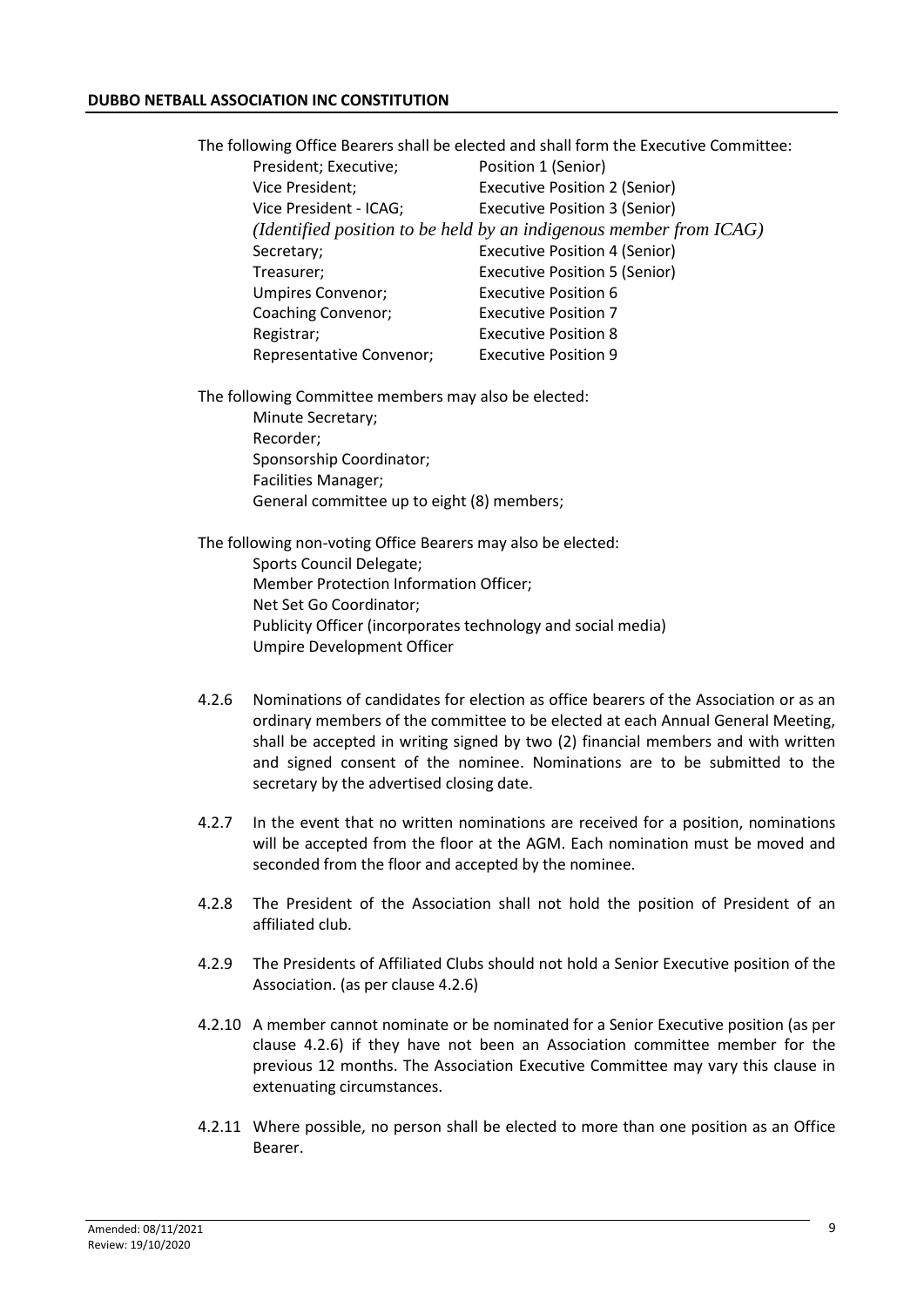4.2.12 Office Bearers elected at the Annual General Meeting shall assume office at the conclusion of the Annual General Meeting and shall hold office for the ensuing year, unless they are removed or resign in the interim.

# 4.3 SPECIAL MEETINGS

- 4.3.1 The Committee may, whenever it thinks fit, convene a special general meeting of the Association
	- a) at the direction of the President;
	- b) upon receipt of a requisition signed by not less than 5 percent of the members of Committee.
- 4.3.2 Not less than twenty-one days' written notice shall be given to members of Committee and to the Secretary of each Affiliated Club, specifying the time and location of a Special meeting and the nature of the business to be considered.
- 4.3.3 A quorum for a Special Committee meeting shall consist of at least eight (8) affiliated members including at least half of the Association's Executive Committee. No business shall be transacted unless a quorum is present.
- 4.3.4 The only business to be discussed, is that, for which the meeting was called.

# **5. ORGANISATIONAL STRUCTURE**

# 5.1 COMMITTEE

- 5.1.1 The Committee shall consist of:
	- a) the Office Bearers of the Association;
	- b) Life Members;
	- c) up to eight (8) ordinary general committee members;
	- d) up two Delegates from each Affiliated Club who are Members of that club*.*
- 5.1.2 The Committee shall meet monthly during the netball season.

# 5.1.3 Order of business at Committee meetings shall be:

- a) Apologies;
- b) Confirmation of Minutes;
- c) Business Arising from Minutes;
- d) Notices of Motion;
- e) Elections; (where necessary)
- f) Correspondence and business arising;
- g) Reports:
	- Treasurer;

# Registrar;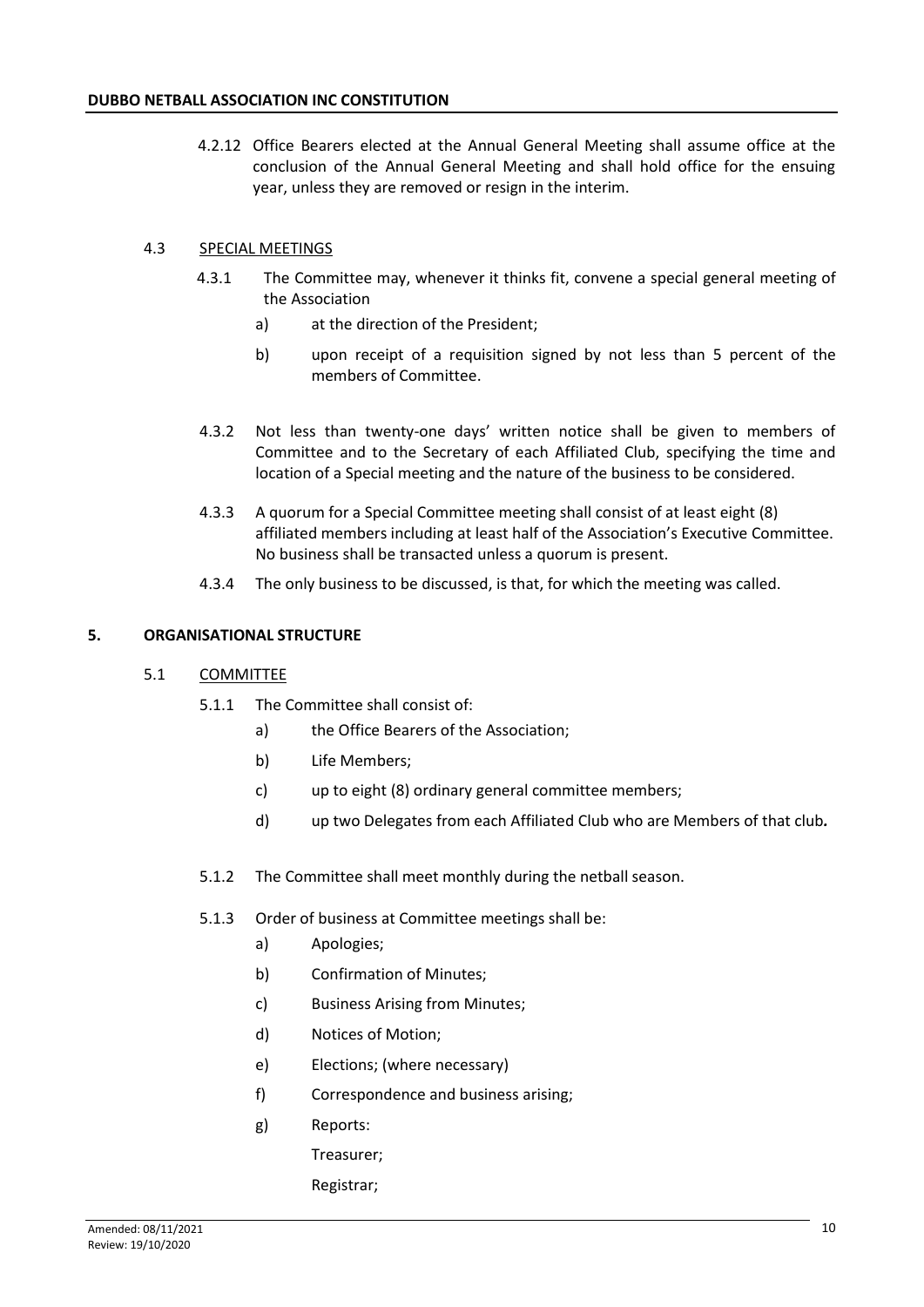Umpires Convenor; Coaching Convenor; Representative Convenor; Other Officer Bearers Reports; Sub-Committees; Delegates to other organisations; Any other reports; General business.

5.1.4 Association delegates to other organisations are to submit a report to the Secretary of all meetings/functions attended on behalf of the Association within twenty-eight days of such meeting/function being called.

# 5.2 POWERS OF COMMITTEE

- 5.2.1 The Committee shall be responsible for the execution of the objects of the Association and without in any way limiting this responsibility shall have power:
	- a) to control and manage the affairs of the Association;
	- b) to fix fees payable by members;
	- c) to control the funds of the Association and for that purpose to open and operate banking accounts; to invest funds in any manner authorised by law for the investment of trust funds; to acquire real and personal property of all descriptions and to sell or otherwise dispose of it; to borrow money on behalf of the Association and to give security therefore; to enter into guarantees of indebtedness on behalf of any Affiliated Club; and, generally, to carry out and attend to all such matters as shall be necessary for the proper management and control of the property of the Association;
	- d) to empower the Executive Committee to take action in accordance with the Netball NSW Member Protection Policy or relevant Association policies against any Affiliated Club or Registered Member;
	- e) to appoint any delegate or delegates to represent the Association for any purpose with such powers as may be thought fit;
	- f) to ensure that the Registrar of the Association forwards to Netball NSW, on or before April 1 in each year, the names and addresses of existing members of Netball NSW together with the names and addresses of new applicants for Netball NSW membership, who have paid their annual membership fee specifying the class of those members;
	- g) to submit supplementary names and addresses of new members of Netball NSW, be forwarded monthly to Netball NSW specifying the class of those members;
	- h) upon receipt by Netball NSW of those names, grant to those persons listed in clause g) and h) membership for the relevant calendar year.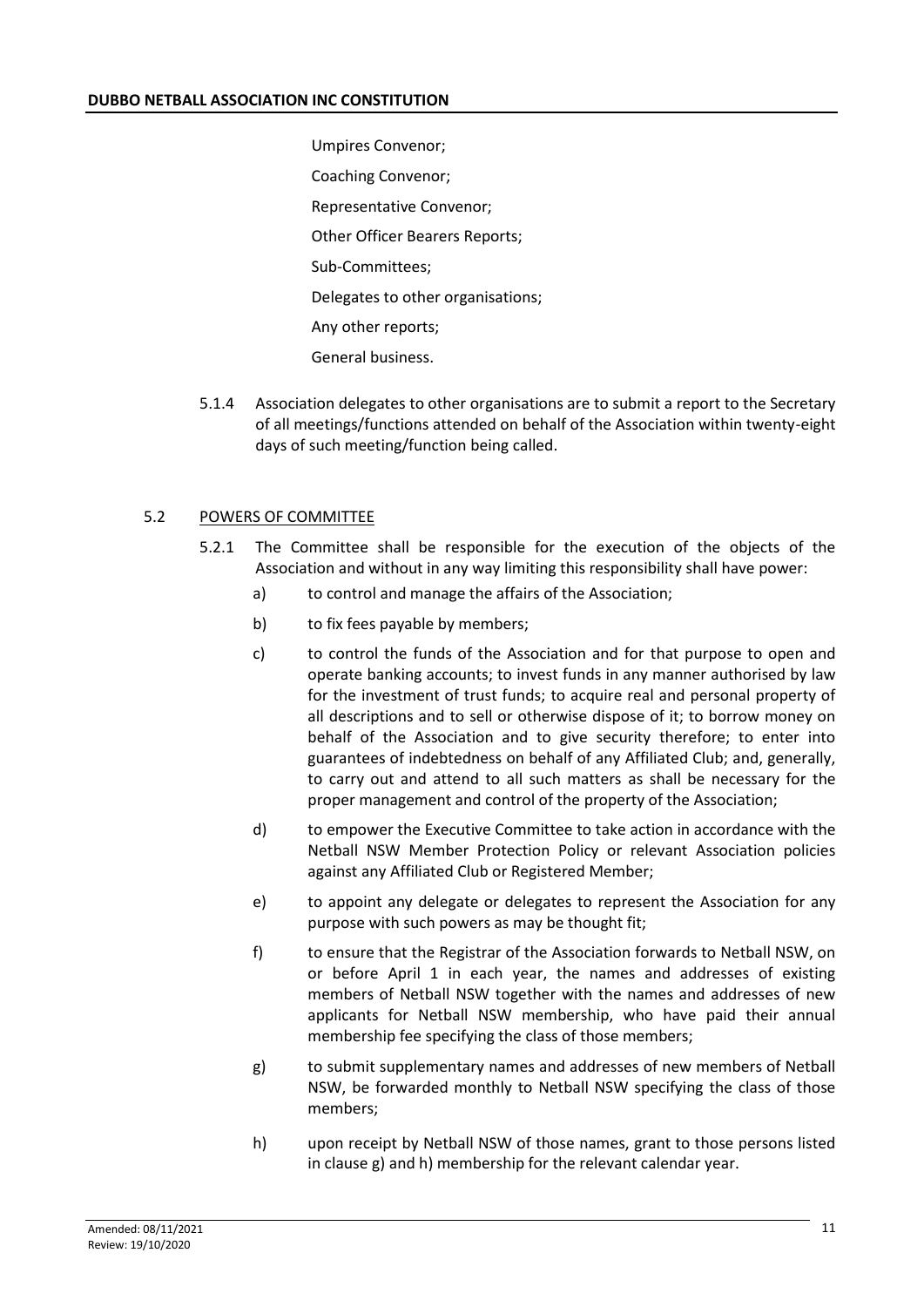- i) No more than three members of the Executive Committee shall be members of the same affiliated club.
- j) A member holding an Executive position 1 to 9 as listed in Clause 4.2.6 cannot hold another Executive position.
- k) Casual vacancy in the office of a member of the committee occurs when the member:
	- a) dies;
	- b) resigns that membership;
	- c) is expelled from the Association;
	- d) is absent without consent of the Committee from three (3) consecutive meetings of the Committee.

The committee shall at its next meeting, by resolution appoint a replacement to hold the position for the remainder year.

# 5.3 INCOME AND PROPERTY

5.3.1 Application

The Associations income and property must be applied solely towards promoting the Association's objectives and the Association's income and property must not be applied for the profit or gain of its individual members.

5.3.2 No distribution

No part of the Association's income or property may be paid, transferred or distributed, directly or indirectly, by way of dividend, bonus, fee or otherwise, to any of the Members of the Association.

# 5.3.3 Exception

This clause does not prohibit making a payment approved by the Committee of the Association:

a) for out-of-pocket expenses incurred by an Office Bearer in performing a duty as an Office Bearer of the Association.

# 5.4 EXECUTIVE COMMITTEE

- 5.4.1 Quorum for an Executive meeting is half the total number of Executive Members plus one.
- 5.4.2 Any member of the Executive Committee who, without leave of the Executive Committee, has failed to attend three consecutive meetings shall be deemed to have resigned and shall be replaced in accordance with this Constitution.
- 5.4.3 Should a quorum of the Executive be present, an emergency meeting may be convened at any time.

# 5.5 DUTIES OF EXECUTIVE COMMITTEE

5.5.1 The Executive Committee shall exercise the functions and powers of the Committee between meetings of the Committee and its decisions shall be subject to ratification by the Committee at the next meeting.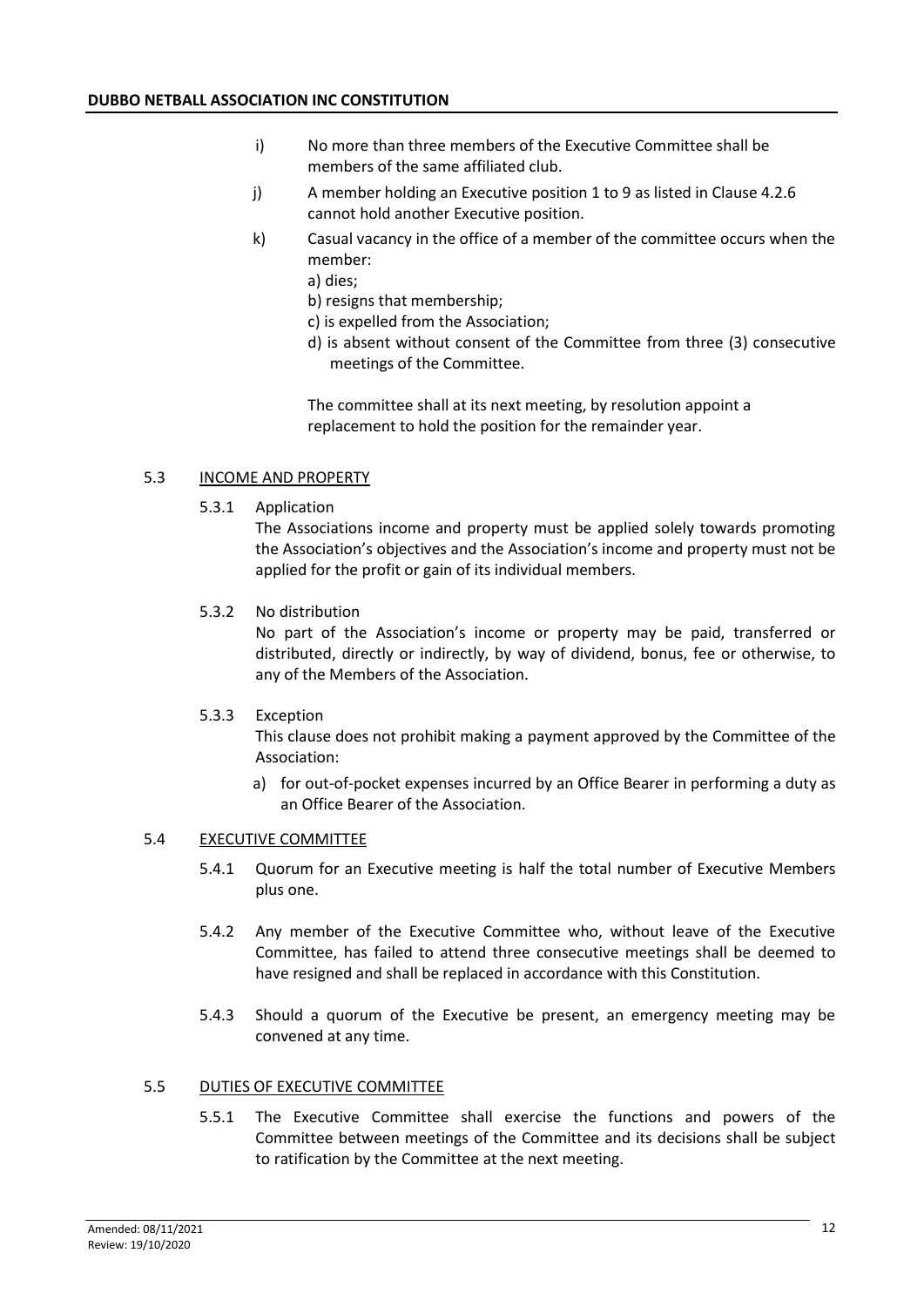- 5.5.2 Ensure the presentation of a financial report to all Committee meetings and make recommendations to Committee on matters of finance and policy.
- 5.5.3 The Executive Committee is empowered by Committee to take appropriate action under the Member Protection Policy pursuant to this Constitution against any Affiliated Club or Registered Member of the Association. Any decision taken under the Member Protection Policy is not subject to ratification by Committee

# **6. ADMINISTRATION**

# 6.1 FINANCE

- 6.1.1 The funds of the Association shall be derived from annual Membership fees, other fees and donations, levies and, subject to any resolution passed by the Association in a Committee, Special Committee or Annual General Meeting, such other sources as the Committee determines.
- 6.1.2 The General account of the Association shall be kept at a financial institution approved by the Committee and all cheques, electronic banking and other negotiable instruments on the account must be signed by any two of the President, Vice President/s, Secretary or Treasurer.
- 6.1.3 The banking accounts of the Representative Teams shall be kept at a financial institution approved by the Committee and all cheques, electronic banking and other negotiable instruments on the account must be signed by any two of the President, Vice President/s, Treasurer or Representative Convenor.
- 6.1.4 The banking accounts of the Canteen shall be kept at a financial institution approved by the Committee and all cheques, electronic banking and other negotiable instruments on the account must be signed by any two of the President, Vice President/s, Treasurer or Canteen Manager.
- 6.1.5 All money received by the Association shall be deposited as soon as practicable and without deduction to the credit of the Association's bank account/s.
- 6.1.6 The Financial Year of the Association shall commence on October 1 and end 30 September.
- 6.1.7 The current bank statements shall be tabled at each meeting of Committee together with a written financial report including reconciliation of accounts.
- 6.1.8 The books of the Association shall be audited each year by a qualified person who is not a member of the Association.
- 6.1.9 An audited balance sheet shall be presented to each Annual General Meeting.
- 6.1.10 All Netball NSW fees shall be paid by the due date.
- 6.1.11 The financial records of the association must be kept for a minimum of five (5) years.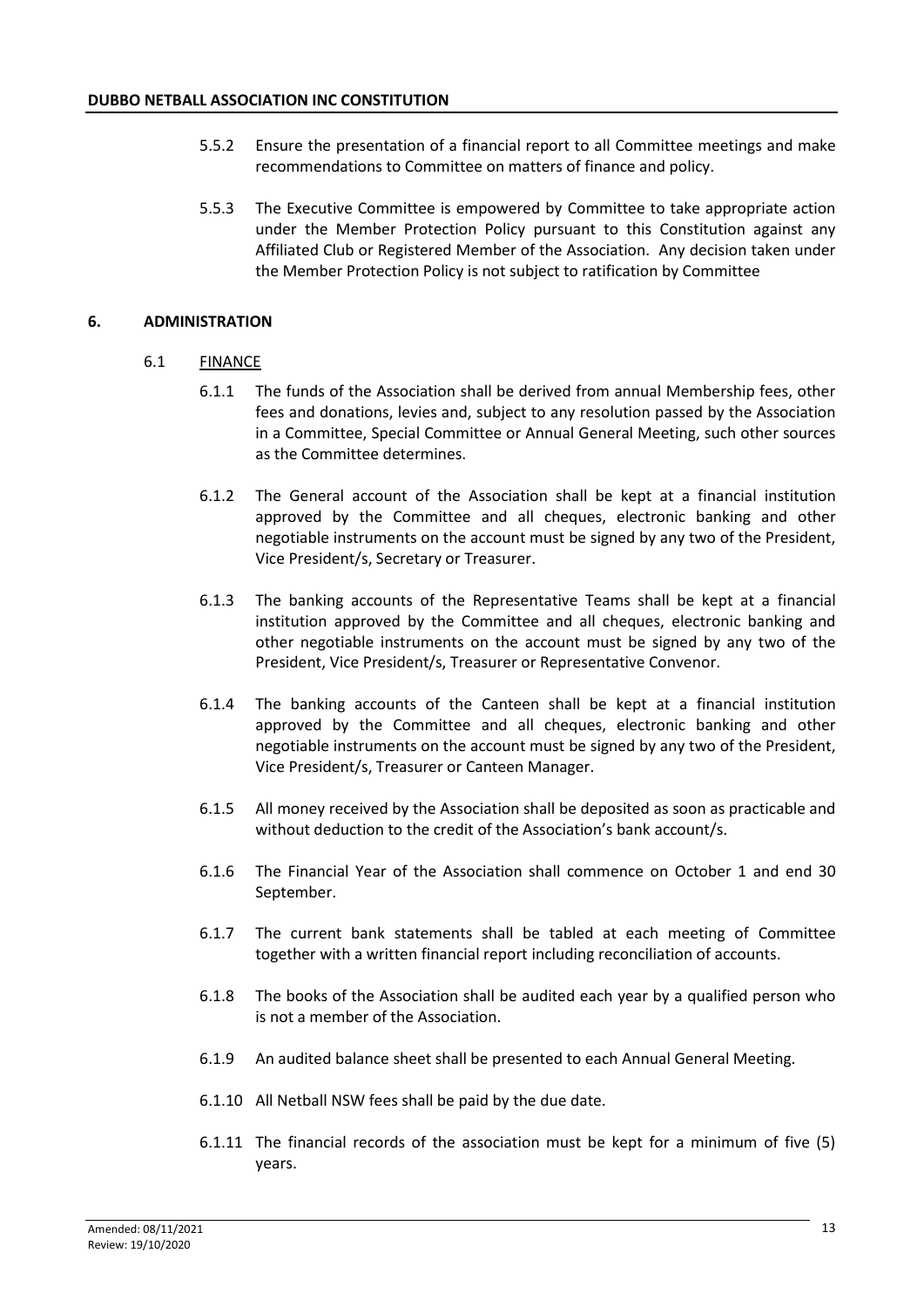6.1.12 The records of all accounts may be kept electronically but a hard copy may be made available to members upon written request.

# 6.2 EMPLOYEES

The Executive Committee may appoint and determine the terms of employment of employees to the Association.

# 6.3 CUSTODY OF BOOKS

Except as otherwise provided by these rules, all records, books and other documents relating to the Association shall be kept under the custody or control of the Secretary.

# 6.4 INSPECTION OF RECORDS

Any Registered Member may inspect the books of account and minute book of the Association to the extent permitted by law at any reasonable time.

# 6.5 EFFECT OF, AND ALTERING, THIS CONSTITUTION

# 6.5.1 Effect of Constitution

This Constitution will have effect as a contract:

- (a) between the Association and each Affiliated Club of the Association;
- (b) between the Association and each Member;
- (c) between a Member and each other Member,

pursuant to which each Member agrees to accept the provisions of this Constitution, and comply with those provisions, so far as they apply to that Member.

# 6.5.2 Altering the Constitution

This Constitution may be altered by special resolution passed by at least two thirds of members present and entitled to vote, voting at an Annual General Meeting or Special Meeting of the Association for which not less than twenty-one days' written notice specifying the resolution/s to be proposed has been given.

Any alteration made to the Constitution of the Association shall be forwarded to Netball NSW and Fair Trading with appropriate form, within twenty-eight days of the meeting at which such alteration was made.

# Alterations to Competition Rules

Alterations to competition rules can be made at a general meeting if the resolution is passed by two thirds majority of the voting members present.

Notice of motion of proposed alterations shall be announced at the general meeting prior to the meeting which shall decide the motion.

# 6.6 DISSOLUTION OF THE ASSOCIATION